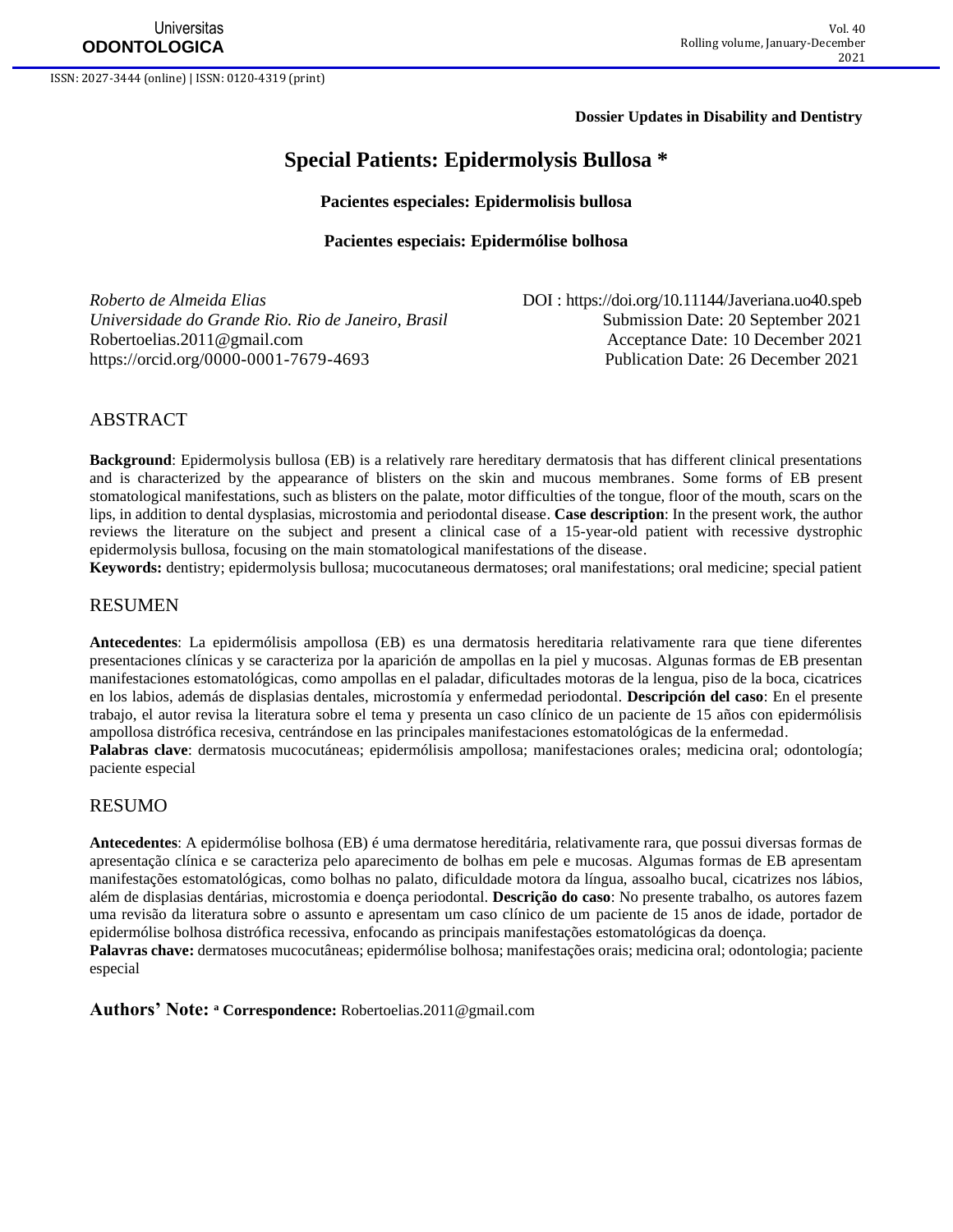## **INTRODUCTION**

The term "special patient" or patient with a disability has several definitions, but the one that best identifies these patients in the field of Dentistry es, "Patients who have some biopsychosocial impairment, in which dental care requires greater complexity" (1). Epidermolysis bullosa (EB) is a rare disease of genetic origin that mainly affects the skin and mucous membranes in areas of friction and pressure that form blisters and ulcers. Recessive dystrophic (RDEB) is the type of EB that has the most severe oral involvement, including microstomia, ankyloglossia, and reduced depth of the buccal vestibule due to repeated healing cycles (2).

EB is a pathology determined by the fragility of the skin with the formation of blisters, which develop after minimal trauma. EB can be classified as acquired or of genetic origin (3). EB comprises a group of hereditary bullous disorders of rare incidence in the world population that present extreme friability of the cutaneous and mucous tissues. Individuals with the RDEB subtype have more severe symptoms due to the constant ulceration and healing process, with excessive scarring, which results in pain, microstomia, ankyloglossia, tongue depapilation, high rate of caries, and gingivitis. In addition to anatomical limitations, behavioral, social, and psychological factors generally make outpatient dental treatment unfeasible (4). This literature review supported by a clinical case aims to contribute to a better understanding of the clinical picture and diagnosis of patients with EB and its genetic variant since this pathology is rare and will provide material for clinical dental practice.

## **LITERATURE REVIEW**

EB comprises a heterogeneous group of inherited disorders that have epithelial fragility in common. The skin, and in some cases the mucosa, develop blisters and/or erosions after minimal friction or trauma. Hereditary EB should be suspected in children who have a history of recurrent blisters and erosions, or neonates who have blisters and erosions in the absence of another plausible explanation (1).

EB is a clinically and genetically heterogeneous group of diseases characterized by skin fragility and the formation of skin blisters induced by mechanical actions. Depending on the morphological alteration, EB can be classified according to its aggressiveness, with the less aggressive forms being linked to dominant inheritance and the most severe to recessive inheritance (4). The prevalence of EB varies worldwide around 1:50,000 and can affect any sex and ethnicity, in the genetic or acquired forms. In Brazil, there is no official report on the number of patients with EB, whereas the incidence in the United States is 50:1,000,000 of live births (4).

EB is a chronic condition with varying degrees of intensity, which requires an interdisciplinary approach so that patients and their families can be provided with effective care. An understanding of the disease and its care are necessary so that they can be maintained at home. In addition, patients with EB requires interventions aimed at preventing the appearance of sequelae, which can even hinder the process of social integration (5).

In front of a suspected newborn with EB, it is immediately necessary to identify the lesion, performing a schematization of the affected areas and then a photographic documentation. The continuity of patient followup should be performed with evaluation of the whole body, looking for new lesions. The oral manifestations in this disease are a challenge for the dental surgeon due to the friction of the oral mucosa by manipulation (6).

Blisters are voluminous intra and subepidermal cavities, containing fluid inside. The pathophysiological mechanism of its formation is attributed to a fragility of the epidermal basal cells. When ruptured, blisters allow the space produced in the epidermis to be filled with extracellular fluid and consequent blister formation. Histologically, blisters are characterized by the complete detachment of the epidermis or one of its layers, which are formed by keratinocytes and dendritic cells (7).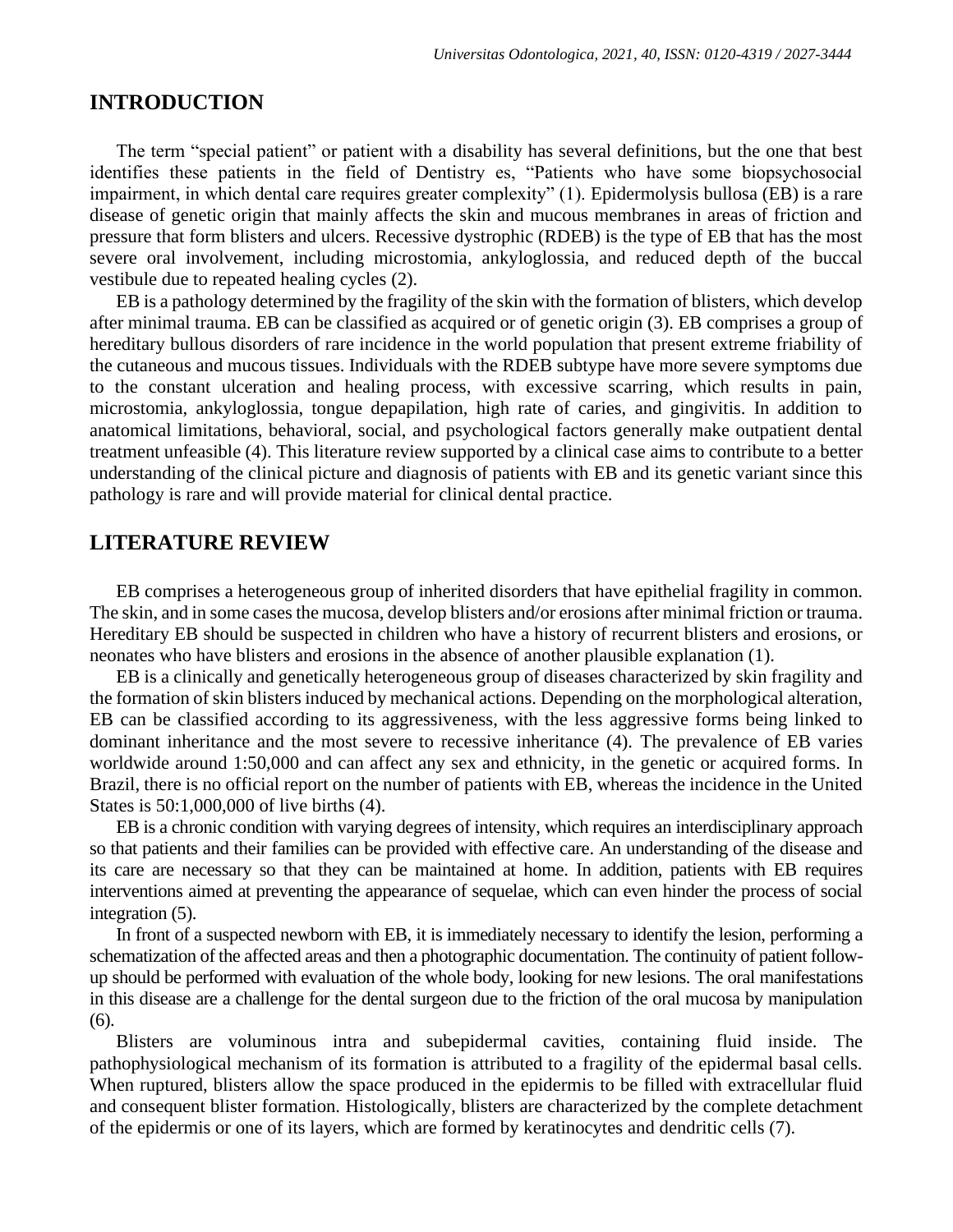Squamous cell carcinoma, which may appear early in these patients, must be treated by a widemargin excision. This, in addition to maintaining patient's follow-up to avoid recurrences (6,8).

The oral involvement of EB affects all oral surfaces, including the tongue, buccal mucosa, palate, floor of the mouth, and gingiva. However, with the progression of the disease, some complications can arise as a result of the severity and increase of blisters. There is often a difficulty in moving the tongue, as a consequence of scarification. Moreover, the mucosa may become attached to the gingiva in edentulous areas or to the neck of the tooth in dentate areas. Such adhesion is the result of scar contractions or blister formations in the region (7).

In teeth, changes have been described as deformities, congenital defects, and abnormal enamel formation. Impacted and supernumerary teeth are also very common. Extensive caries, scarification of periodontal tissues, and abscesses have been reported (8). There are several limitations that the dental surgeon has when dealing with a patient with EB. The very fact that there is no specific treatment for the disease is quite concerning. Palliative therapy is the only management that may promote a temporary improvement (9).

# **DESCRIPTION OF A CLINICAL CASE**

We inform that the patient's caregiver gave free and informed consent to the propaedeutics applied. Patient T.S, 10 years old, female, white, who was referred to the oral and maxillofacial surgeon for removal of teeth 36 (first left lower permanent molar, under 2-digit nomenclature) due to marked dental destruction and odontogenic infection. The patient had a diagnosis of RDEB, which was confirmed through histopathological analysis, and underwent clinical follow-up with a dermatologist (Figures 1-3).



FIGURE 1 Bullous lesions in the upper limb with arachnoid-shaped hands and motor difficulties Source: the author.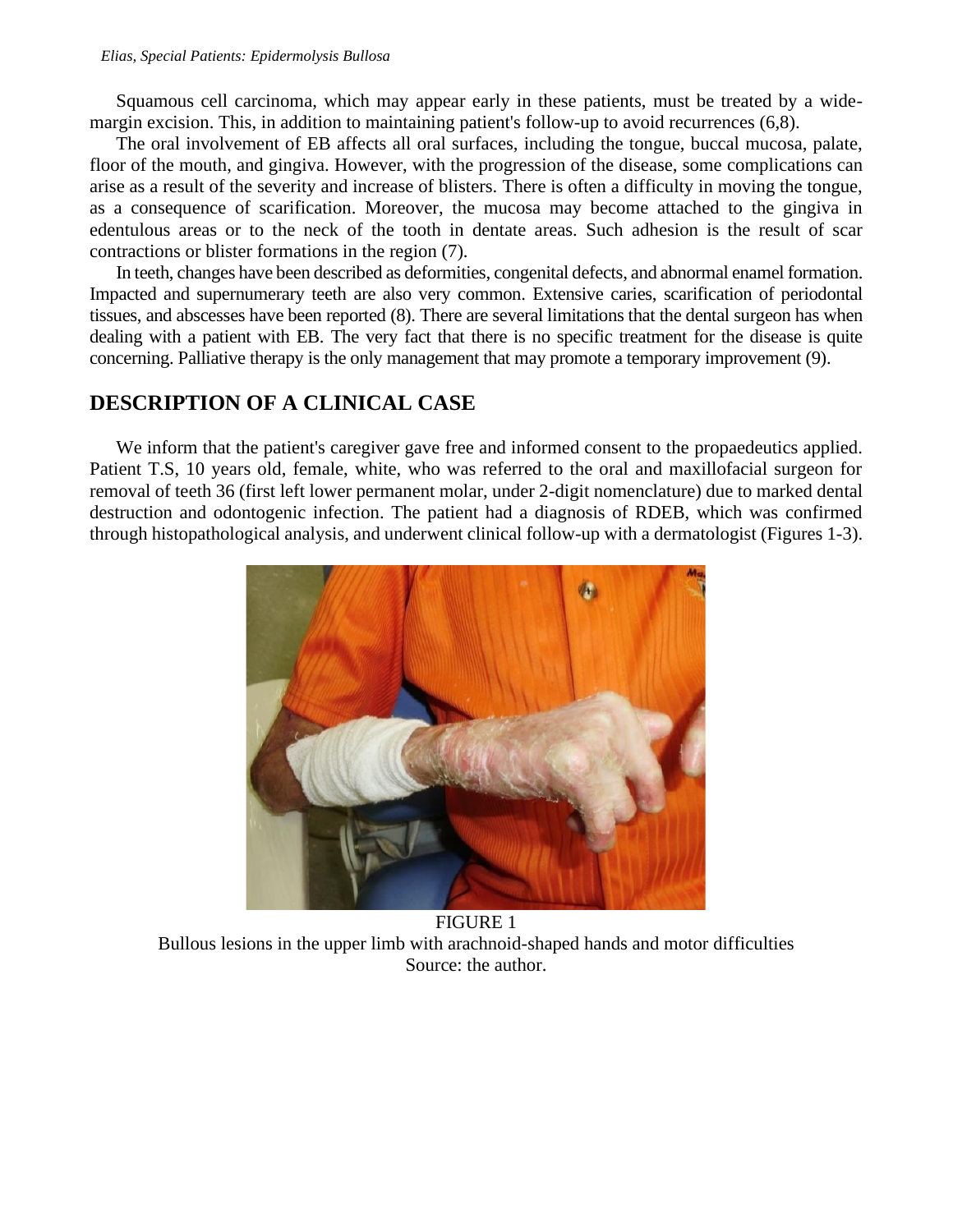

FIGURE 2 Bullous lesions with areas of necrosis in the neck Source: the author.



FIGURE 3

Oral appearance with desquamation and bullous lesions, muscle contracture, limited mouth opening Source: the author.

Regarding family history, one sister had already died as a result of complications associated with EB. In the system review, ulcerations and blister flaps were observed in the upper and lower limbs, synechiae of the fingers and toes, in addition to the presence of pyogenic granuloma on the scalp. The patient reported the constant emergence of intraoral blisters and ulcers, mainly in the region of the buccal mucosa and tongue. According to the pain scale (0 to 10), the patient scored the pain of intraoral origin as 8. Oral lesions were observed in the gingiva and buccal mucosa and nasal obstruction. Regarding the teeth element, the prognosis was dismal, and the extraction of tooth 36 was indicated.

After planning, treatment under general anesthesia was chosen. Treatment in patients with EB is challenging, especially in cases in which there will be significant trauma. The treatment modality under general anesthesia (dental treatment under general anesthesia or sedation is indicated in cases with disorders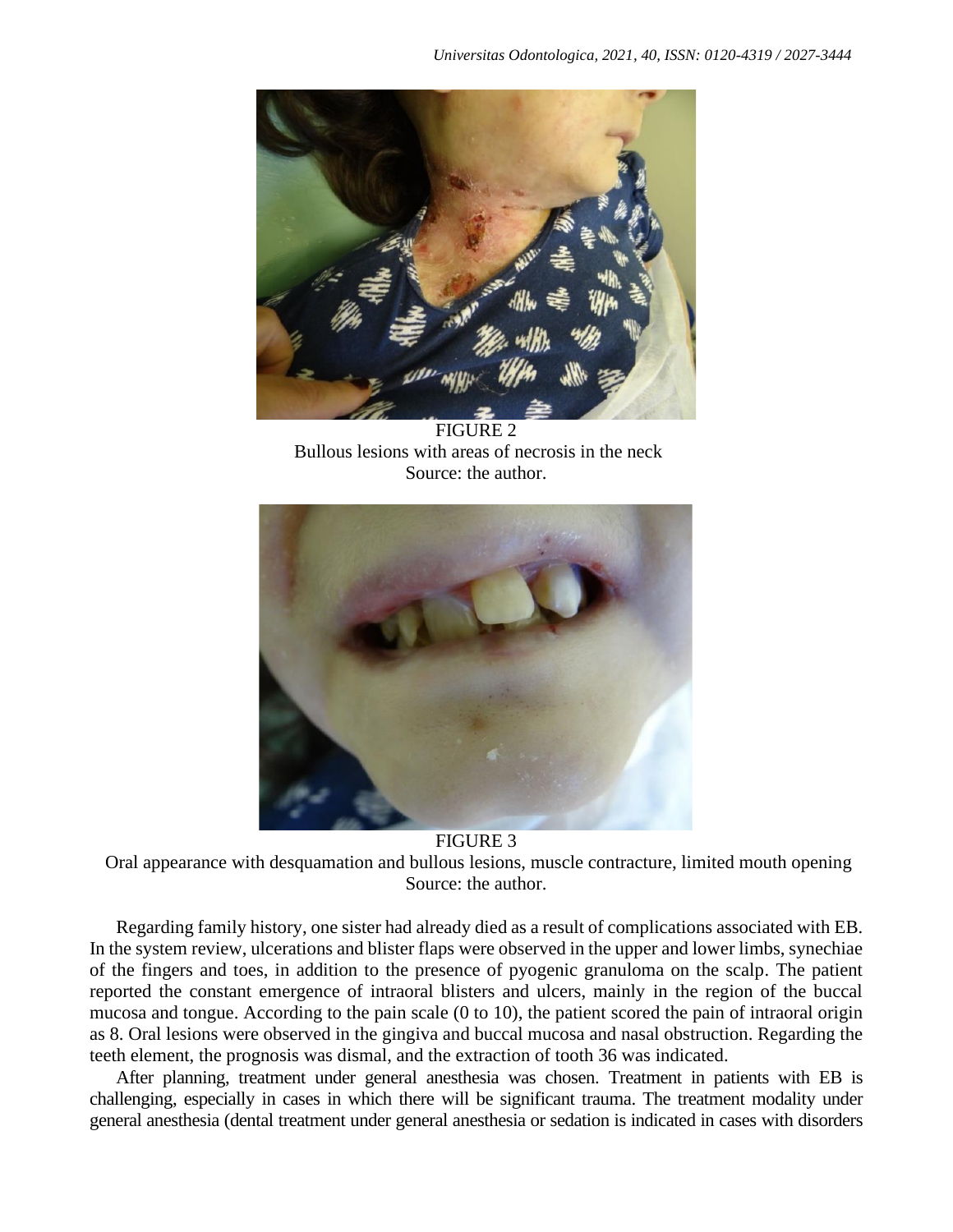of medical, mental or psychological origin, including intellectual disability, physical limitations, behavioral changes, and chronic diseases) (10-12), corroborating the choice to perform in the operating room environment, has the monitoring of the multidisciplinary team that administers drugs and anesthetics, control anxiety, and monitor the patient's vital signs. Furthermore, the hospital has the adequate structure to deal with complications and provides a safe environment for the dentist to perform all dental treatment in a single session.

Anesthetic induction was performed through intravenous access, the multidisciplinary team opted for orotracheal intubation with a pediatric cannula, and special non-adherent dressings were used to protect the face, neck, and eyes. During the surgery, carefully handled topical petroleum ointment was applied on the lip region for protection of the tissues. Tooth 36 weas extracted followed by the patient referral to the intensive care unit, where the postoperative protocols were performed and occurred without abnormalities. The patient was discharged 48 hours later. The instructions to family members were reassessed five days after the procedure and the clinical evolution was satisfactory.

## **DISCUSSION**

Ankyloglossia and reduced buccal vestibule depth are considered important indicators of severe impairment of the oral cavity soft tissues. Furthermore, some authors (5,8) have indicated that palatal wrinkles and lingual papillae tend to disfigure with advancing age (1,4). In the clinical case portrayed, the patient had stomatological manifestations associated with EB, which made it difficult to perform dental procedures and caused painful symptoms during brushing. Consequently, it was necessary for the dentist to guide the child and the parents regarding the performance of intraoral hygiene methods in an adapted and adequate way; increasing the frequency of brushing; implementing mouthwash with an alcohol-free antiseptic solution containing fluoride; reinforcing the use of fluoride toothpaste; and use of dental floss (10).

The authors report the incidence of squamous cell carcinomas in these patients, as well as the limitation of mouth opening, promoting cleft lip and fissured tongue in the attempt  $(6,8,14)$ .

The treatment and, consequently, the clinical planning of patients with EB generate an important challenge; the clarification during the anamnesis and the contact with the doctor responsible for the clinical care are fundamental for the dental workup (2,5). Sedation in children protects safety and wellbeing; minimizes physical discomfort and pain during procedures; controls anxiety; reduces psychological trauma; maximizes the potential for amnesia; and modifies behavior and/or movement to allow completion of treatment (10,12).

## **CONCLUSION**

Hereditary EB is a very rare dermatological disorder; however, it has a great impact on the life of the patient and their families. The most severe forms of the disease cause great physical and emotional suffering to the child. These forms are most often related to the extracutaneous involvement of the disease, which may affect the eyes, nose, oral mucosa, teeth, gastrointestinal and genitourinary tracts, musculoskeletal system, in addition to metabolic disorders such as malnutrition and anemia.

EB is difficult to diagnose since it has a high morbidity and mortality together with a great functional impairment to the patient. Thus, its discovery and treatment are extremely important in clinical practice, aiming at an improvement in the quality of life of those affected, providing an improvement in techniques and protocols in dental care.

The oral cavity was difficult to manipulate, either in the examination or the clinical procedures, due to the bullous lesions in the region, often preventing conventional treatment. These special patients should be treated by professionals familiar with the pathology and who have a systemic knowledge of rare diseases.